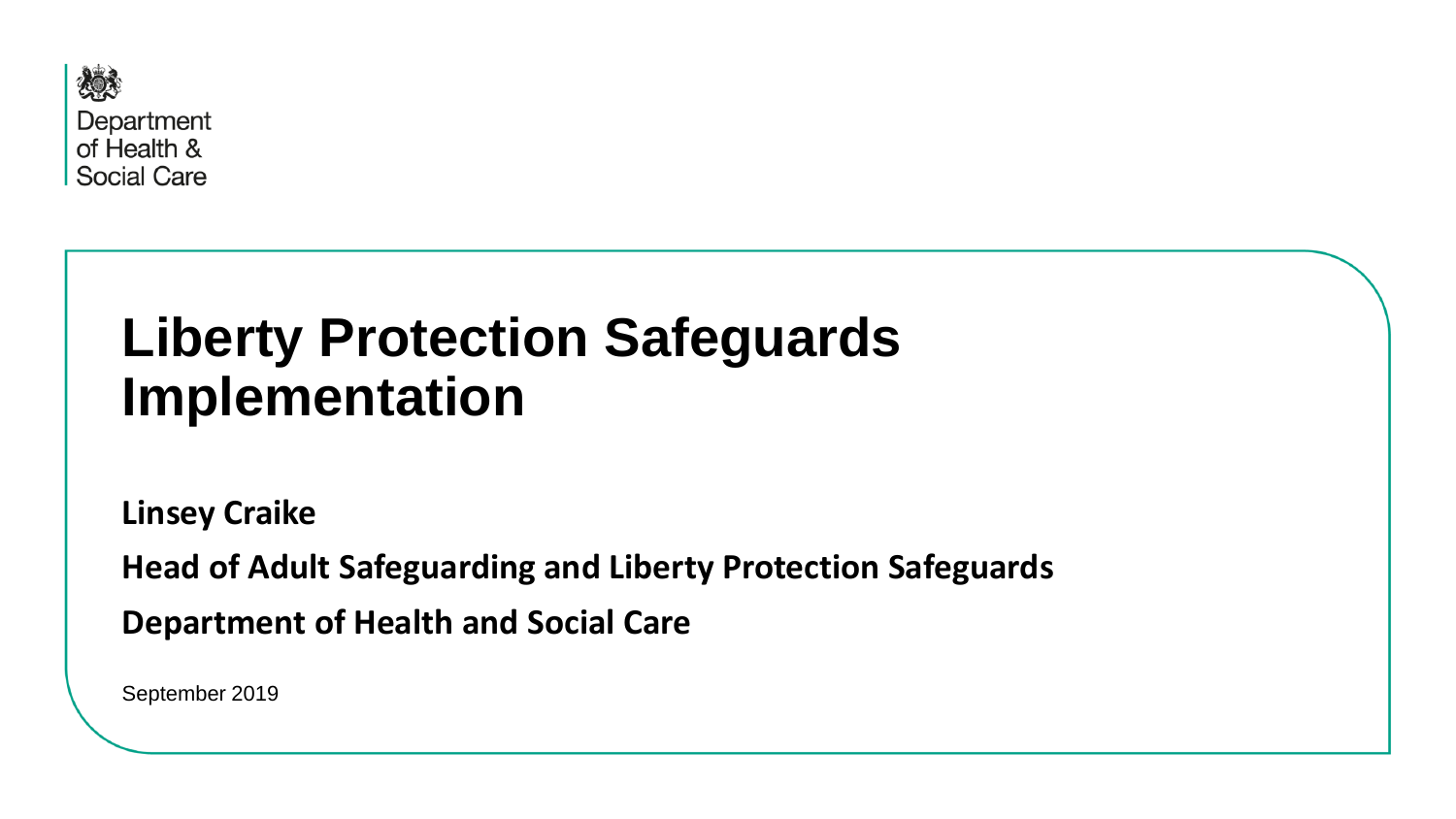## **What are the Liberty Protection Safeguards?**

- The Liberty Protection Safeguards were introduced in the Mental Capacity (Amendment) Act 2019
- The Liberty Protection Safeguards will replace the Deprivation of Liberty Safeguards system that is currently in place
- The Safeguards will provide protection for people who are deprived of their liberty as part of their care or treatment, and don't have mental capacity to consent to their care arrangements
- Groups who might have a Liberty Protection Safeguards authorisation include those with dementia, autism and learning disabilities



**Mental Capacity** (Amendment) Act 2019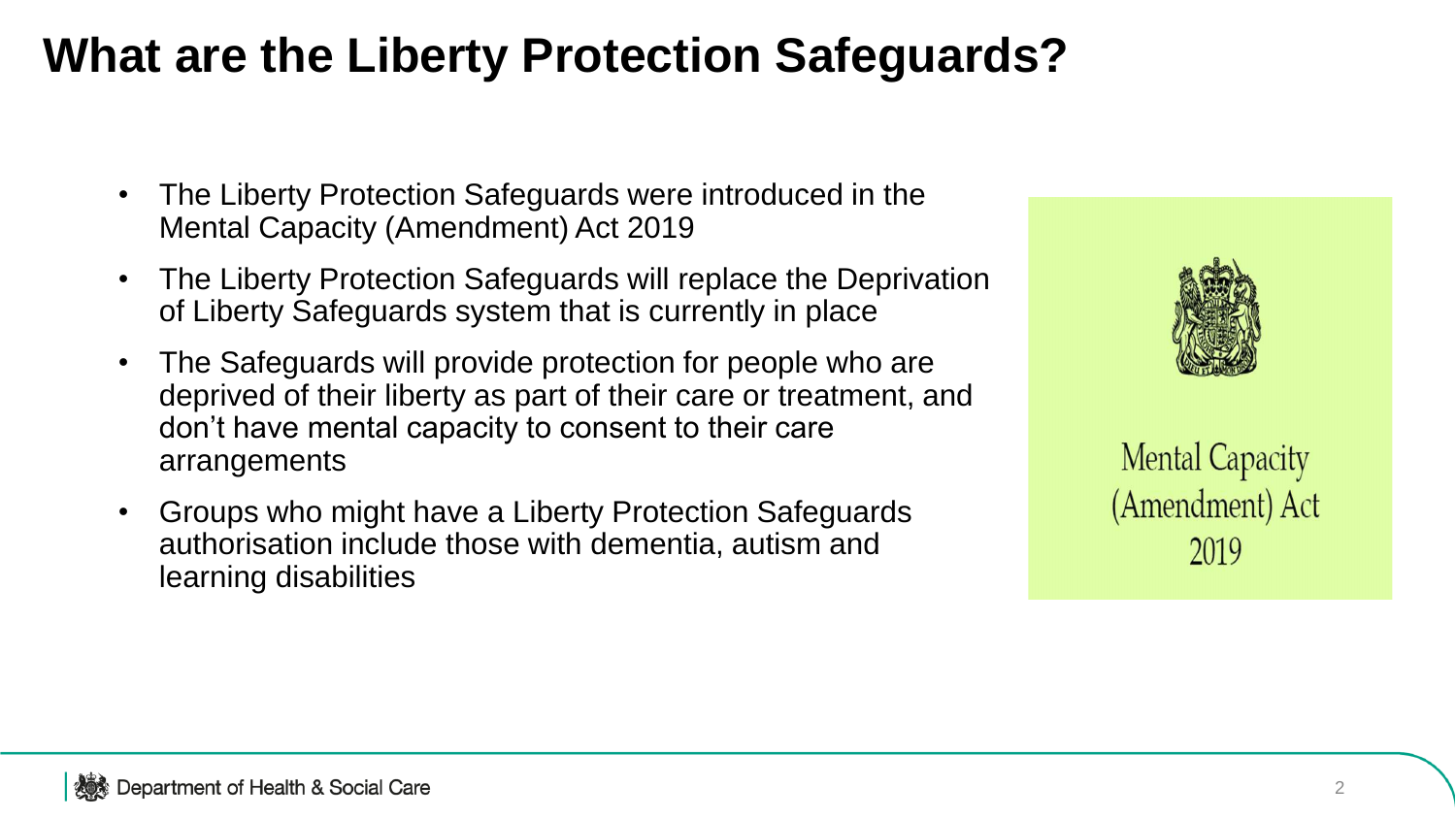### **Why are the Liberty Protection Safeguards being introduced?**

- In 2014, the House of Lords found that the DoLS system was bureaucratic and too complex
- In the same year, the Supreme Court judgement in *Cheshire West*  expanded the definition of deprivation of liberty, increasing the number of cases more than tenfold and overwhelming the system
- This led to a backlog in applications being authorised, with some people waiting more than a year for an authorisation
- The Law Commission found the current system didn't offer necessary protection and was overwhelmed. Their impact assessment estimated the cost of the current DoLS would be £2.2 billion per year, if applications were processed in the timeframes they should be.
- The Law Commission recommended that the DoLS were replaced as a matter of pressing urgency and the Joint Committee on Human Right subsequently agreed that the DoLS should be replaced



#### **Backlog numbers 2013-2017**

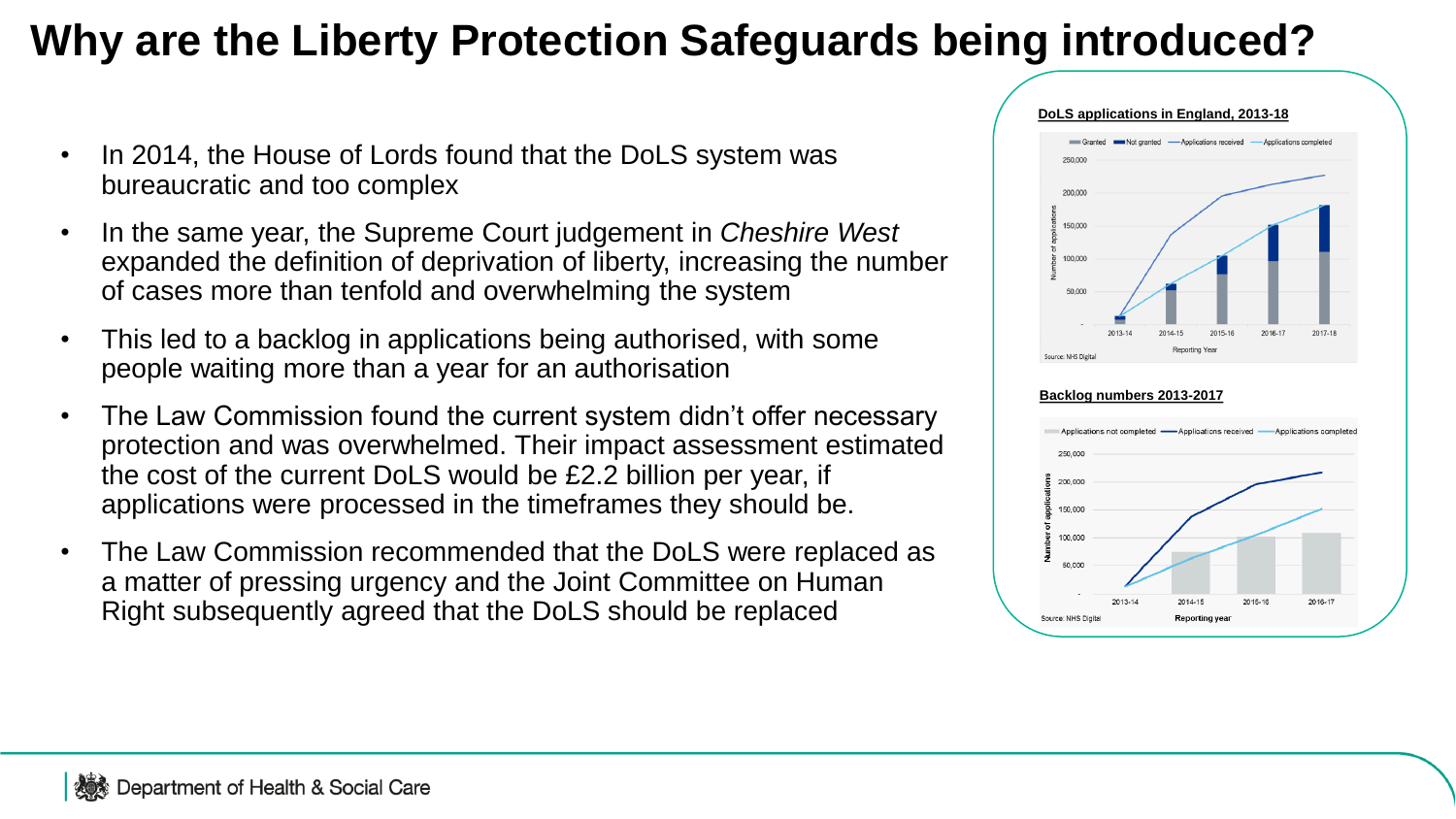# **What has changed?**

### **Key changes include:**

- 1) Reducing the number of assessments from six to three: a capacity assessment, a medical assessment, and a 'necessary and proportionate' assessment. The assessment process will be embedded into existing care planning (e.g. under the Care Act) and it will be easier to use existing valid assessments
- 2) Greater involvement for families: there will be an explicit duty to consult with those interested in the person's welfare and an opportunity for family member to support and represent the person through the process as an "appropriate person"
- 3) Role for care home managers: In some cases, care home managers will provide the "statement" to the responsible body, and this may include past valid assessments. Care home staff are explicitly prohibited from completing assessments to prevent conflict of interest
- 4) Targeted approach: Complex cases, and those where an objection has been raised or a person lives in an independent hospital, will be considered by an Approved Mental Capacity Professional. They will take a more in-depth view and will meet with the person and complete consultation with relevant persons
- 5) Extending scheme to domestic settings: This allow deprivations of liberty in these settings to be approved without an authorisation from the Court of Protection, a process which can be burdensome for people and their families
- 6) 16-17 year olds are included under the new system: This means they will have the same access to safeguards afforded to those 18 and over Does the Bill extend the provision of LPS to 16-17year olds, or does it amend the current system in some way, or does it replace the current system for everyone?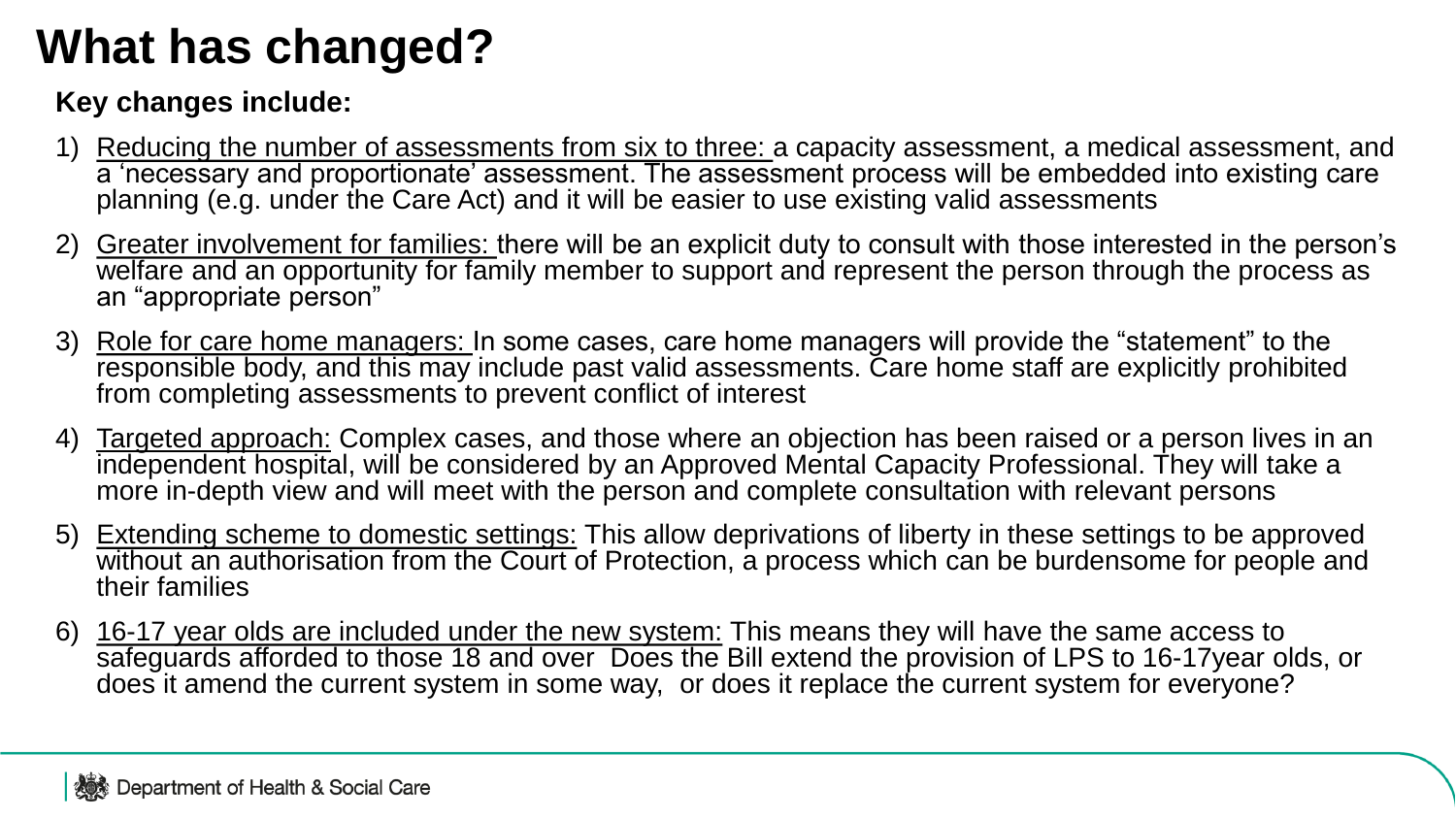### **The process**

Liberty Protection Safeguards flowchart

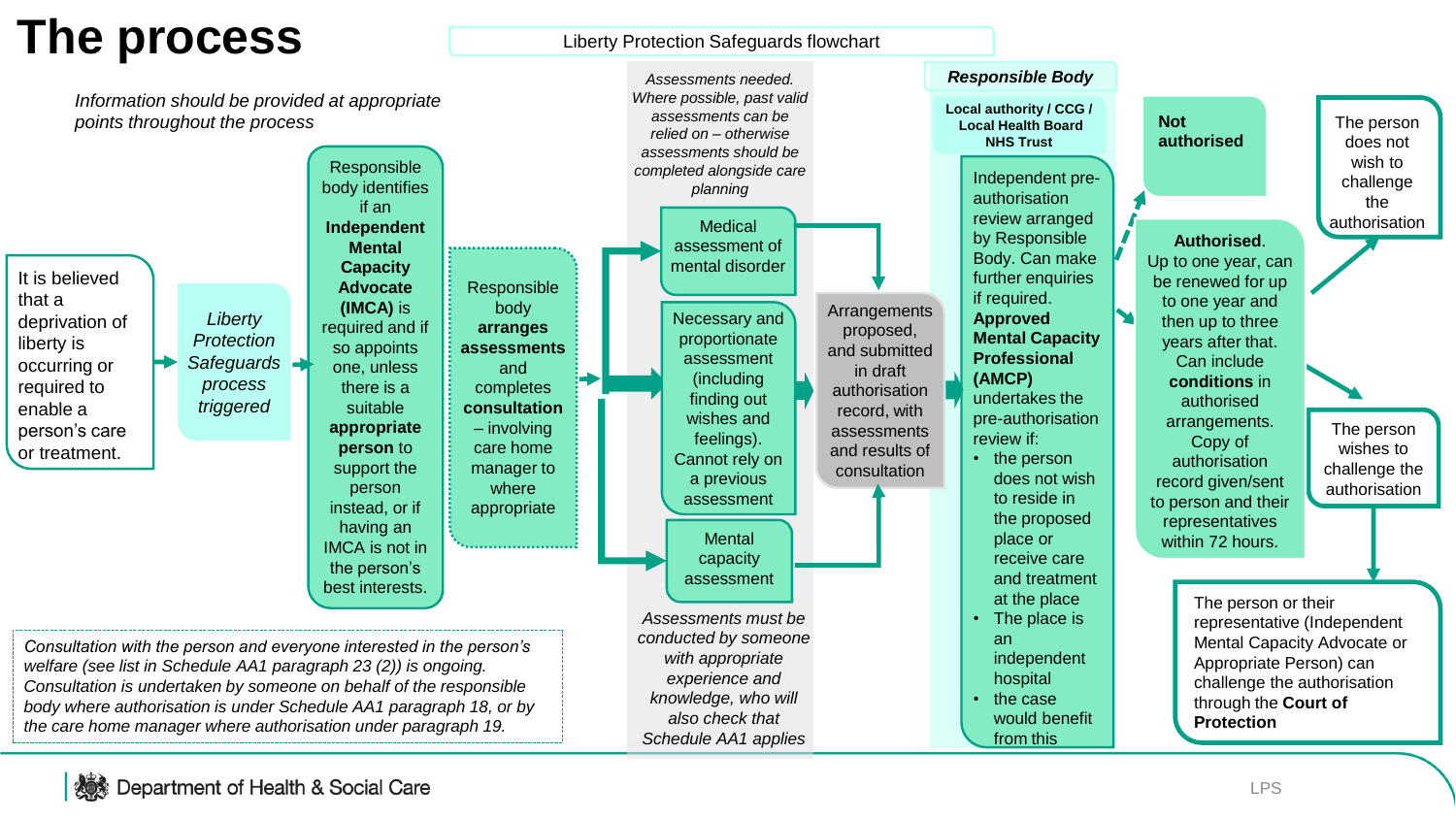

#### **This will result in the empowerment and protection of vulnerable groups.**

### Planned Milestones



The implementation work is being delivered by a range partners and stakeholders, including:

*ADASS/ADCS/LGA, The NHS, Regulators, Other Government Departments, Representatives of Care Providers, Charities and People with Lived Experience*



#### Department of Health & Social Care